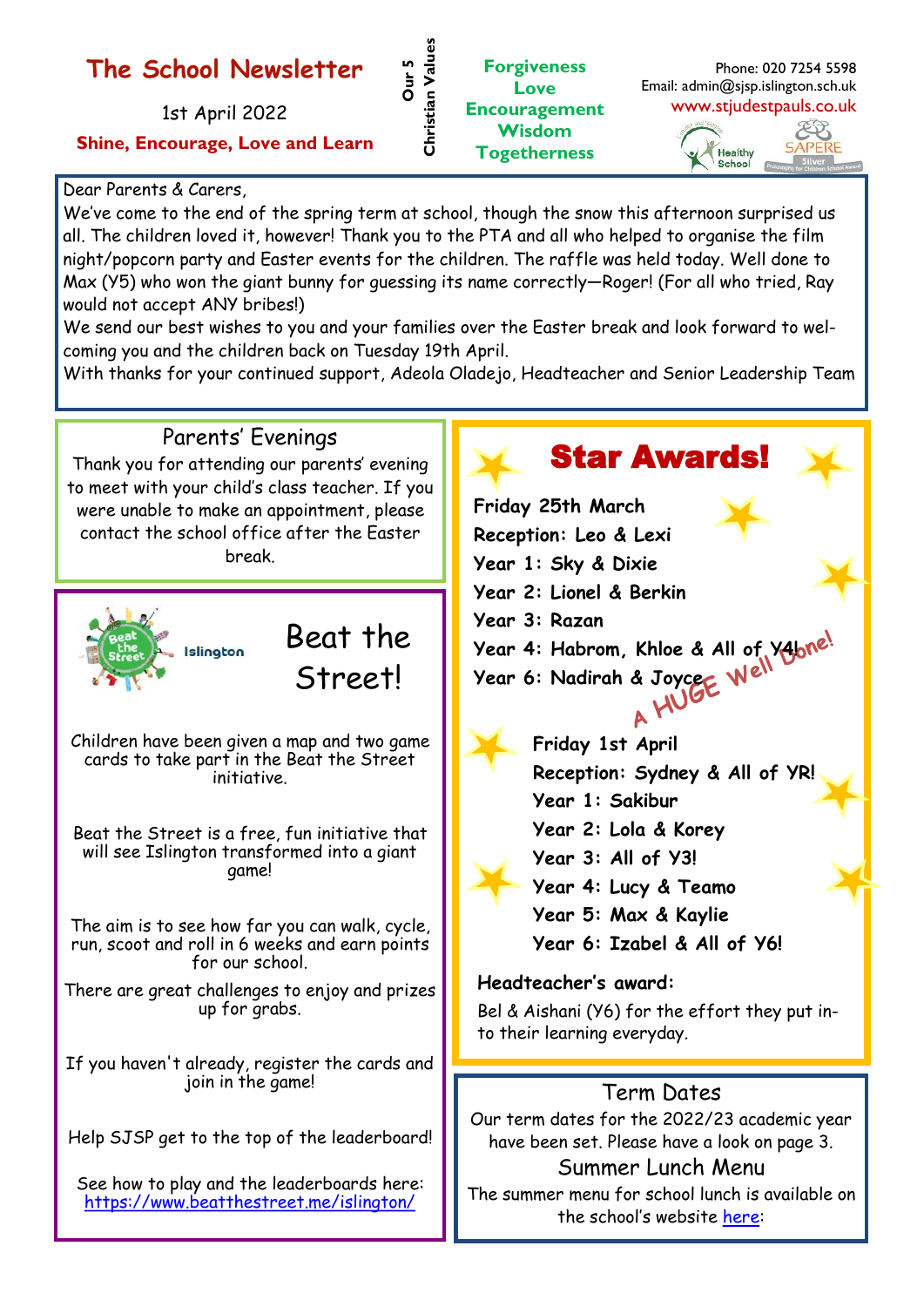## **Easter HAF Family Kitchen Holiday Activities and Food Cook-Along Sessions**

Families with a Unique Reference Number code are given priority to take part in the sessions.

If you don't have one but think you should, please email HAF@islington.gov.uk

Families for Life will be providing the nutritional education for Islington families this Easter with children between the ages of 5 - 11 years old.

Dates: Tuesday 5 April, Friday 8 April, Monday 11 April and Thursday 14 April 2022. Time:10.00am - 12.00pm

The sessions will be delivered online via ZOOM. If you would like to sign up please click the link below: <https://forms.office.com/r/7FkAUuN0Kw>

If you have any questions please do let Natasha Miller know by calling 07974604133 or emailing [natasha.miller@islington.gov.uk](mailto:natasha.miller@islington.gov.uk)

Spotlight on… Year 4 Religious Education (RE) Year 4 visited SJSP Church to learn more about their big question: 'What is Holy Communion and how does it build a Christian Community?'

## Dates for your Diary

| Mon 4th - Mon<br>18th April   | <b>Easter Holiday</b>                                                                    |
|-------------------------------|------------------------------------------------------------------------------------------|
| Tues 19th April               | Children return to school for<br>the summer term                                         |
|                               | Y5 Shakespeare Project starts                                                            |
| Weds 20th April               | <b>Y4 Brain Buddies programme</b><br>starts                                              |
| Tues 26th April               | School Council visit to Newing-<br>ton Green Gardens                                     |
| Weds 4th May                  | Choir at O2 for Young Voices<br>Concert                                                  |
| Fri 29th April                | Reach Out Mentoring Pro-<br>gramme graduation for partici-<br>pating pupils in Y6        |
| Thurs 5th May                 | Y5 Equaliteach Reject Racism<br>Workshop                                                 |
| Thurs 9th June                | <b>Y6 Deanery Leavers' Service</b>                                                       |
| Thurs 26th May                | Whole class photographs                                                                  |
| Mon 30th May—<br>Fri 3rd June | <b>Half Term</b>                                                                         |
| Mon 6th June                  | Staff Inset Day: school<br>closed for pupils                                             |
| Fri 24th-Mon<br>27th June     | Year 6 School Journey                                                                    |
| Fri 1st July                  | School closed for staff and<br>pupils for the Queen's Jubilee<br>additional Bank Holiday |
| Thurs 7th July                | <b>Y5 Shakespeare Performance</b><br>(details for parents tbc)                           |
| Fri 22nd July                 | Last day of summer term.<br>School closes at 1.30pm                                      |

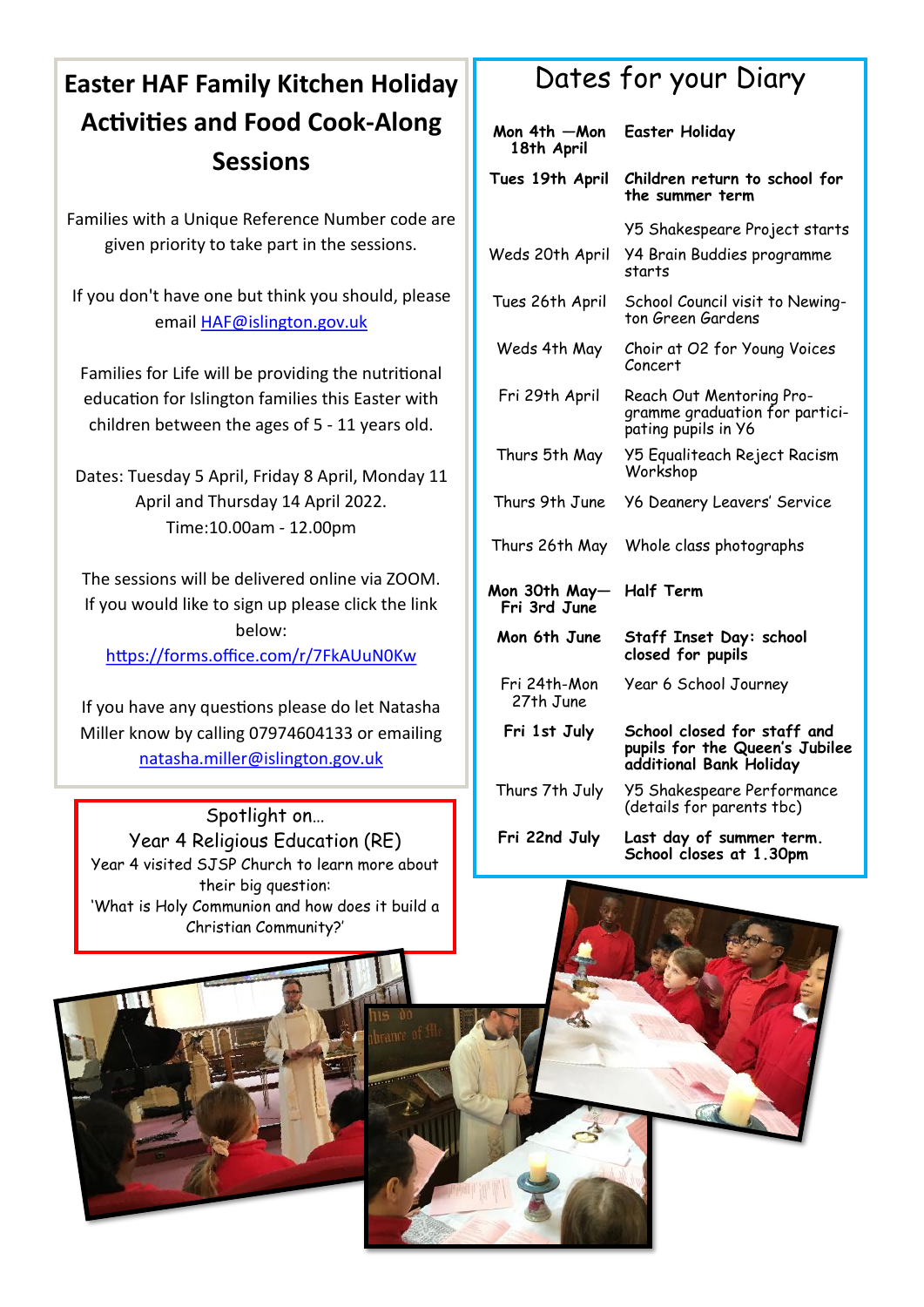

## Term Dates for 2022-2023 Academic Year

Shine, Encourage, Love and Learn

#### **Autumn Term**

Thursday 1 September 2022 - Friday 16 December 2022 (72 days)

#### (INSET Day Thursday 1 September - school closed for pupils)

#### Friday 2 September - Term starts for pupils

Half term: Monday 24 October - Friday 28 October 2022  $\bullet$ 

#### **Spring Term**

Tuesday 3 January 2023 - Friday 31 March 2023 (59 days)

- Half term: Monday 13 February Friday 17 February 2023
- Easter holiday: Monday 3 April 2023 Friday 14 April

#### **Summer Term**

Monday 17 April 2023 - Friday 21 July 2023 (64 days)

- Half term: Monday 29 May Friday 2 June 2023
- May Bank holiday: Monday 1 May 2023
- Secondary School Transition Day: Thursday 6 July 2023

#### Total number of days: 195

Four INSET days (to be added to the Autumn/Spring/ Summer Terms)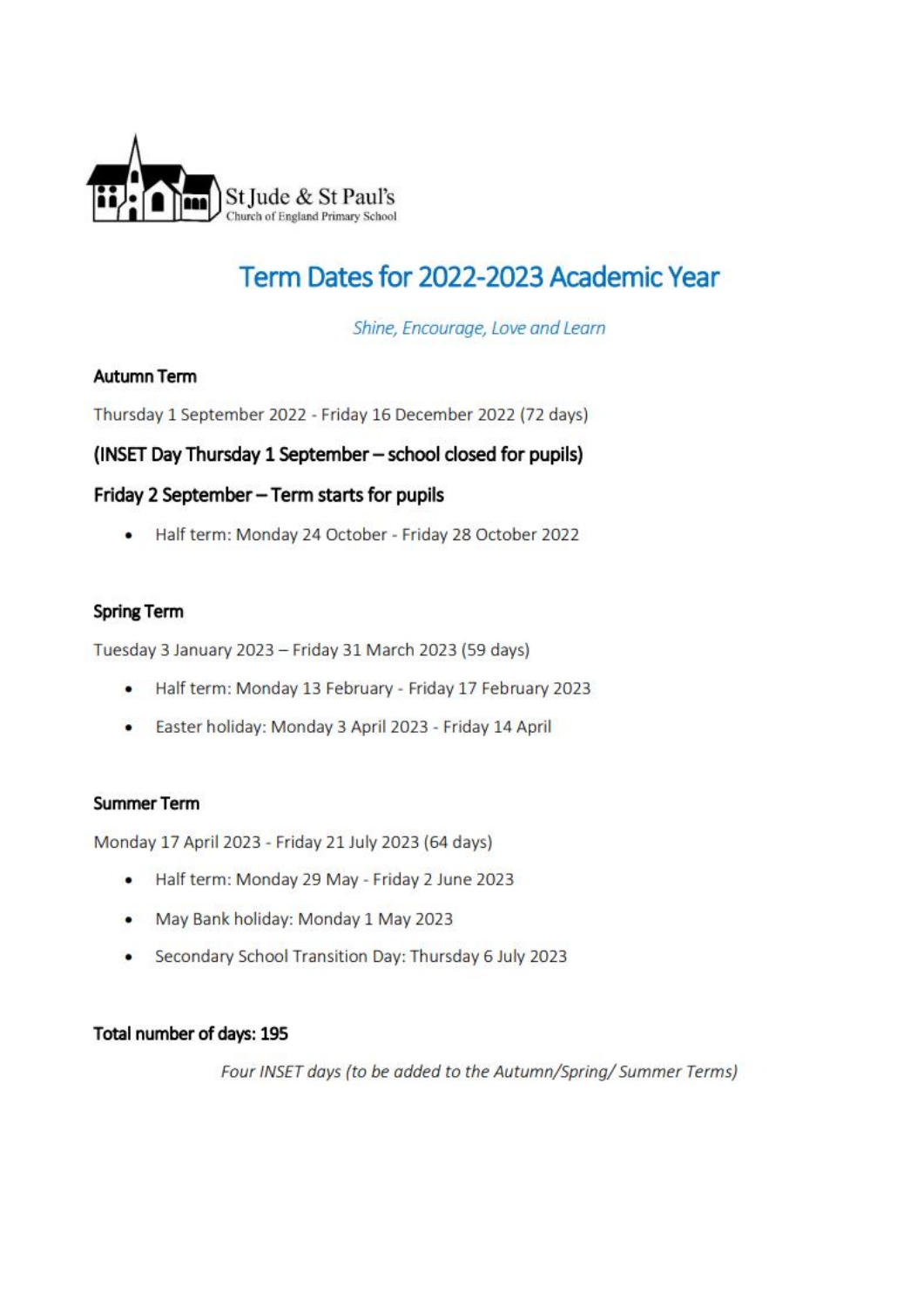# НАҒ



## Monday 4 April - Friday 15 April

Islington Council is offering eligible young people free activities with food during the school holidays.

This programme is for children from Reception to Year II who receive benefit-related free school meals. Children with a social worker, family support worker, or Education Health and Care Plan are also eligible.

To check if you are eligible, find out what's on and to book a place visit www.islington.gov.uk/HAF

Please book early to get your place.

Islington Council's HAF programme is part funded by the Department for Education